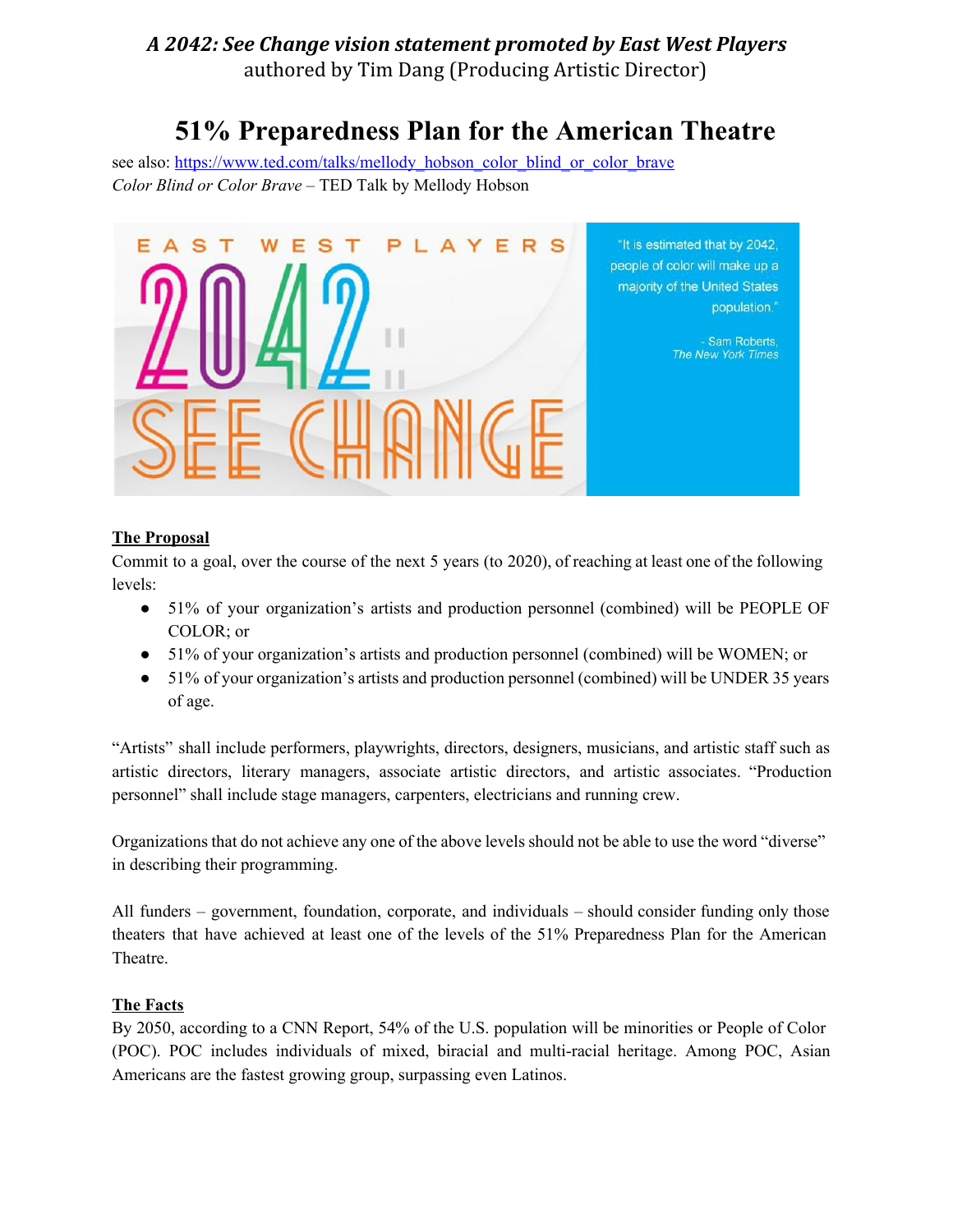According to the US Census in reports by the New York Times and Council of Urban Professionals, within one generation by 2042, POC are projected to become the majority, making up more than half the population.

In the not so distant future by 2030, more than 50% of Americans under the age of 30 will be POC. Closer than you think, by 2023 — 8 years from now– more than half of all American children (under the age of 18) will be youth of color (POC).

Women comprise slightly more than one-half of the population. Statistics reveal that over 60% of theatre-goers are women and over 70% of persons purchasing tickets are women.

The Los Angeles Unified School District is already 91% youth of color. Here lies our future audience as well as future artists and production personnel. Southern California is the ideal test market to lead the American Theatre in diversity.

East West Players (EWP), based in Los Angeles, is already leading the charge for diversity. POC comprise about 85% of EWP's artists and production personnel; more than half of its artists and production personnel are women and close to half are under 35. EWP increasingly is casting multi-culturally. Its 2013 production of CHESS featured a cast that included Asian American, African American, Latino, Native American and mixed race actors. Musicians and designers included Caucasian personnel. In no small measure due to EWP's diverse personnel and programming, it boasts an audience that is about 46% non-Asian and among the most diverse in the country.

EWP challenges all theaters to open up their storytelling to include all the stories of the world; invite the next generation to bring innovation and inspiration to theatre; and offer women equal opportunities in re-imagining the theatre. The future is already here at East West Players and we look forward to other theaters embracing this

### **The Elephant in the Room**

Why have larger American theatres been so slow to respond to the shifting demographics that are literally changing the face of America? What will it take to cause the most established theatrical institutions to envision the future and seize the opportunities presented by it?

Is American Theatre at a tipping point?

The questionable casting of Nightingale at La Jolla Playhouse (2012), The Orphan of Zhao by the Royal Shakespeare Company (2012), The Mystery of Edwin Drood at the Roundabout (2013), and Julius Caesar at the Lantern Theater (2014), have all presented questions of race representation and cultural authenticity.

Succeeding in two or three categories would show exemplary diversity leadership. Organizations of color need to work on diversifying as well.

Focusing on race, women, and youth is only a launching pad, a first step. Including older, differently-abled, and LGBT artists and production personnel also is vital. The key is to begin ensuring that your organization's make-up reflects the world in which we live.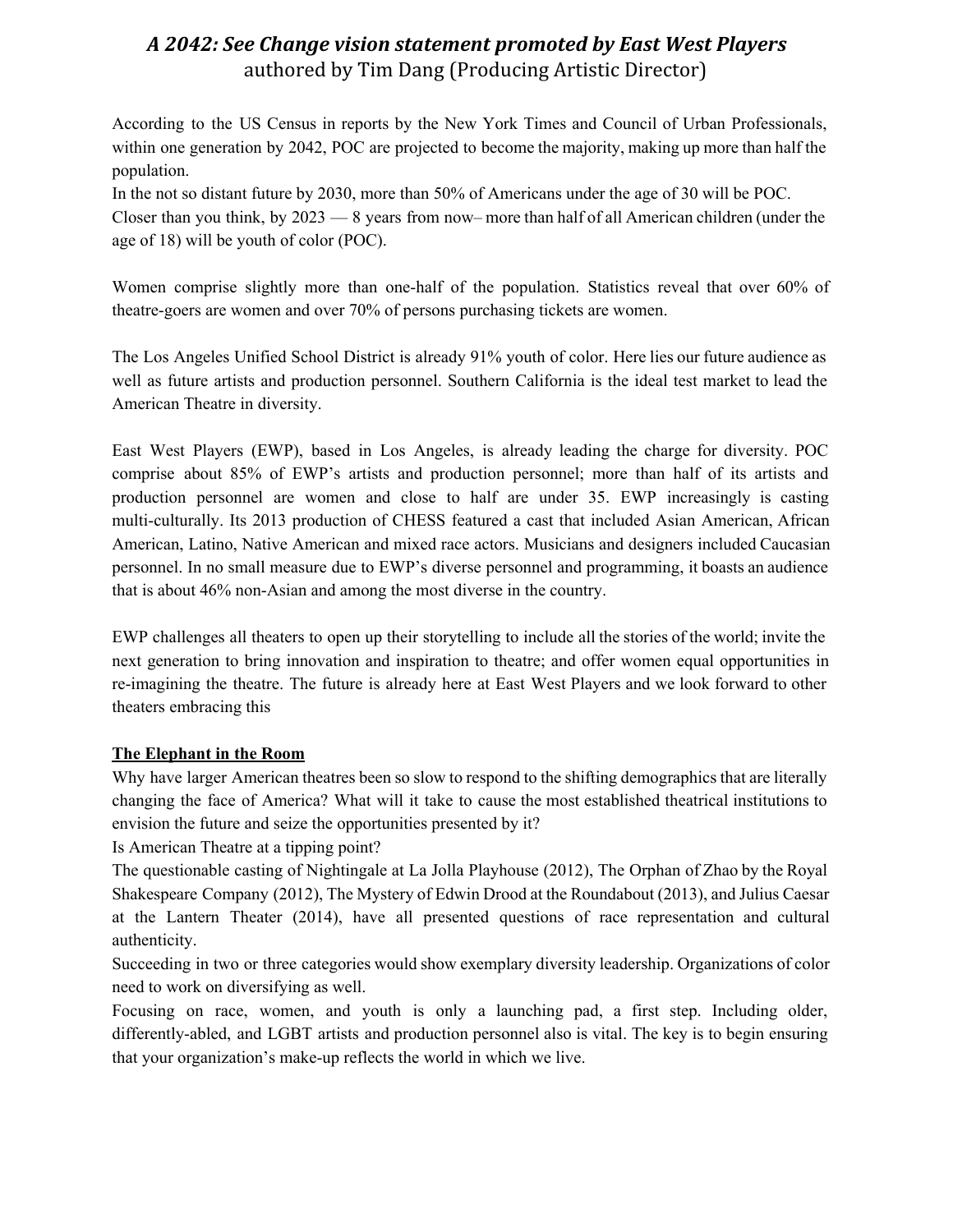### **The Reality**

The American Theatre currently is not prepared to welcome new audiences of diverse backgrounds; at the vast majority of theaters, the subscriber base is overwhelmingly white and rapidly aging. Nor is there infrastructure in place to adequately develop the stories of this new generation. We need time and resources to develop these stories of multiple intersections. The way that younger generations imagine and create is so different from the Boomers and GenXers. That is why we encourage the employment of artists and production personnel under the age of 35. They will be our future arts and managing leaders in their 50s as 2042 approaches.

The future is already here. We depend on the diverse, next generation of artists and theatre practitioners to continue the advancement of live performance. That is the only way we will have a chance of cultivating new theatre audiences. It is a survival imperative.

### **Common Questions and Comments**

Why have theaters NOT pushed for diversity when all these numbers seem to necessitate it for survival? Potential objections:

- 1. *Caucasian males over the age of 35 are fearful of losing their job.* We don't want anyone to lose their jobs – we want artistic and producing leaders to get the big picture and embrace diversity. There is nothing wrong with being a part of the 49%. If leaders do not embrace diversity, however, it is likely they will be perceived as out of touch with the community they serve and may likely lose their jobs.
- 2. *Diverse programming doesn't make money.* Have you given diversity a reasonable chance? Not being diverse will hit all theaters in the coming decade. Income (both earned and contributed) will suffer from NOT going with the trend for more POC, women and youth in your organization.
- 3. *The talent isn't good enough.* East West Players has on average 300600 Asian Americans auditioning for roles per production. From Broadway talent to youth fresh out of high school, the talent is incredible. All theaters should do their due diligence in searching far and wide for the right person in casting, directing and design.
- 4. *Asians don't look right playing the roles in "Phantom" or "Les Miserables."* This has already been done without much complaint. And Korea is becoming known as the next Broadway, producing big shows with Asian casts and being lucrative financially for the producers. In theatre, where audiences are already being asked to suspend belief, one need not assume that White is the automatic default for roles that do not specifically require a particular race or ethnicity.
- 5. I am committed to diversity, and intend to move toward those percentages, but I want to meet the *51% goal with a "combination of POC, women and youth," for example we are 15% POC, 40% women and 25% youth, so combined, we exceed 51%.*

While we appreciate the effort to add up the diversity components to make the 51%, the big picture is being missed. America is going to be majority minority and is already majority women. This 5-year goal is a way to kick-start an effort in which all theaters will inevitably have to engage. Let's take on the challenge and begin addressing the problem right now instead of putting our heads in the sand and hoping, somehow and some way that things will turn out OK.

6. *Won't adoption of such a diversity plan violate labor laws or be challenged as a discriminatory hiring practice?* We are not suggesting that any institution adopt an unlawful quota in hiring, but instead urging you to implement robust, voluntary affirmative action programs that are designed